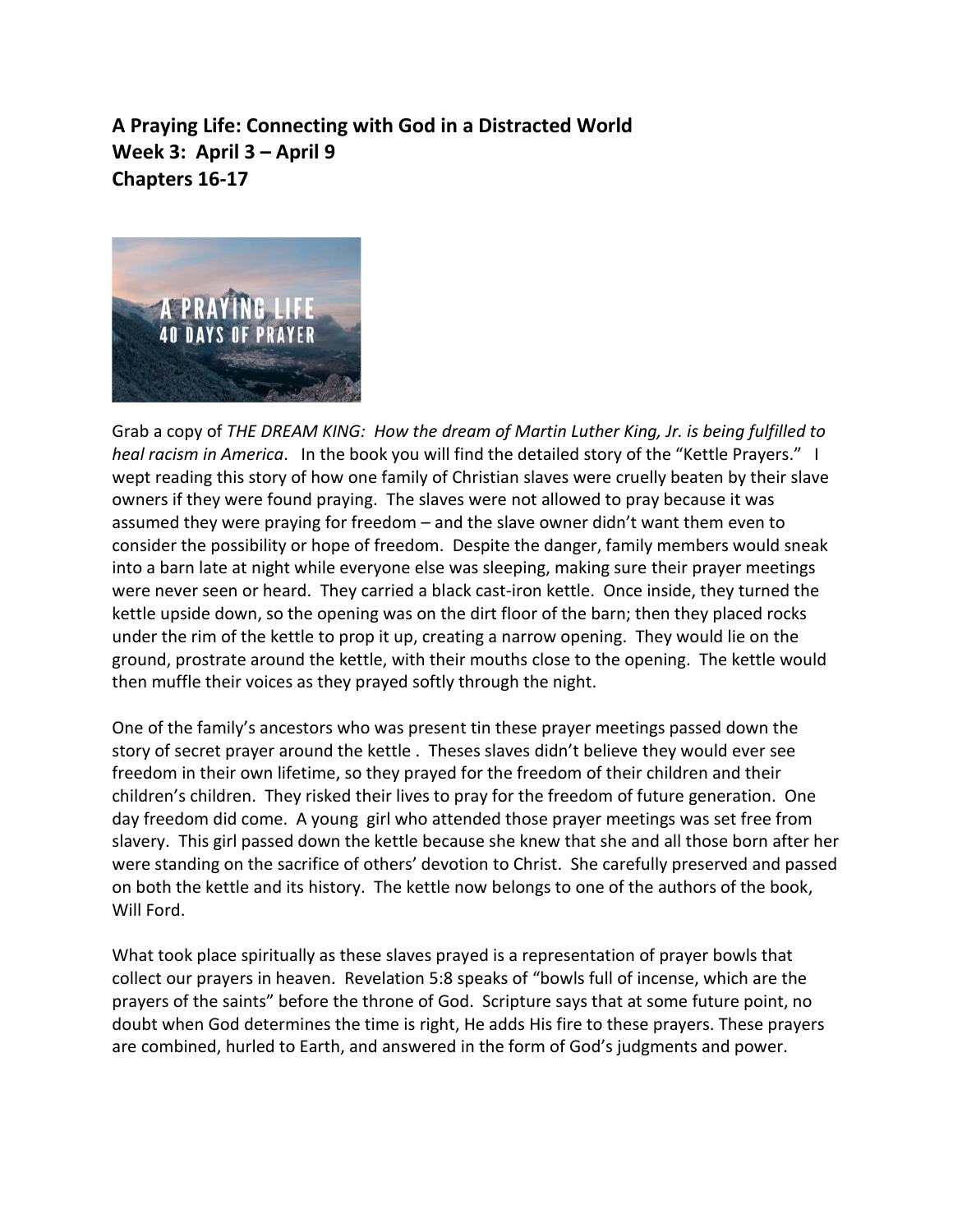Through the ages, many people had added their individual thread as a storyline in God's history, but the history they were making would not be complete without the work of future generations being woven into their own. Many promises of God weren't fulfilled within the lifetime of those that prayed for that fulfillment. God may promise a person something and bring it to pass through that person's grandchildren. In His mind, doing it through a person's descendants is the same as doing it through the original individual.

The authors of the book: *THE DREAM KING* go on to say that our collective history is made from a diverse yet unified remnant – great heroes of faith in America who were passionate for the One who paid the ultimate price for everyone's freedom. Jesus Christ risked everything and gave it all so that we could have freedom from sin and a relationship with God. He lives today making intercession so that you and I, as His family members, can together shape the future with Him. His prayers for unity and promise of greater works beckon us to agree today with what He started in our forefathers yesterday (John 17:11, 14:12). Through Him, a new remnant is both healing history and making history.

The story of Kettle Prayers is quite compelling, giving yet another rise in my heart to pray more, pray harder. My prayers are being collected in the golden bowls in heaven. Your prayers are too! We may not have a kettle to remind us of the importance of prayer but we have a calling.

The Christian slaves spoken of in THE DREAM KING obviously abided. Their lives were identified by secret prayer. They believed that Jesus would bring real change and their hope was in Him despite the risk of death. What is stopping you?

-------------------------------------Daily Reflections--------------------------------

- o Sunday, April 3: As you begin this week's chapters from *A Praying Life,* Paul Miller writes and reminds us again in chapter 16, "*Abiding* is a perfect way to describe a praying life. We shy away from prayers that invite God to rule our lives. They make us vulnerable." How is the "abiding" going for you?
- $\circ$  Monday Friday, April 4 April 8: Chapter 16 Often our need for daily bread opens doors to deeper heart needs for real food (p. 126). How have you seen this happen in your own life? How does someone who is abiding pray differently from someone who is not abiding? How does the "asking" look different. How does the author distinguish between wisdom and guidance? Why does it seldom occur to us to ask God for advice and wisdom (p. 129)? What would it look like for you to ask God for wisdom with an abiding heart, a surrendered will? How would you involve the body of Christ? Chapter 17 –Look over pp. 131-134 again. What stages does God take the husband through as he begins to pray for his wife? How does he become the gospel for her? Think of someone you know who you want to see change in – but to ask for it feels either too controlling or hopeless. How can you begin to take the same approach the husband took? How about your spirit? Is it critical? Do you need to reverse your possible critical spirit and begin to thank God for that person? Why is it so hard for us to pray for change in ourselves?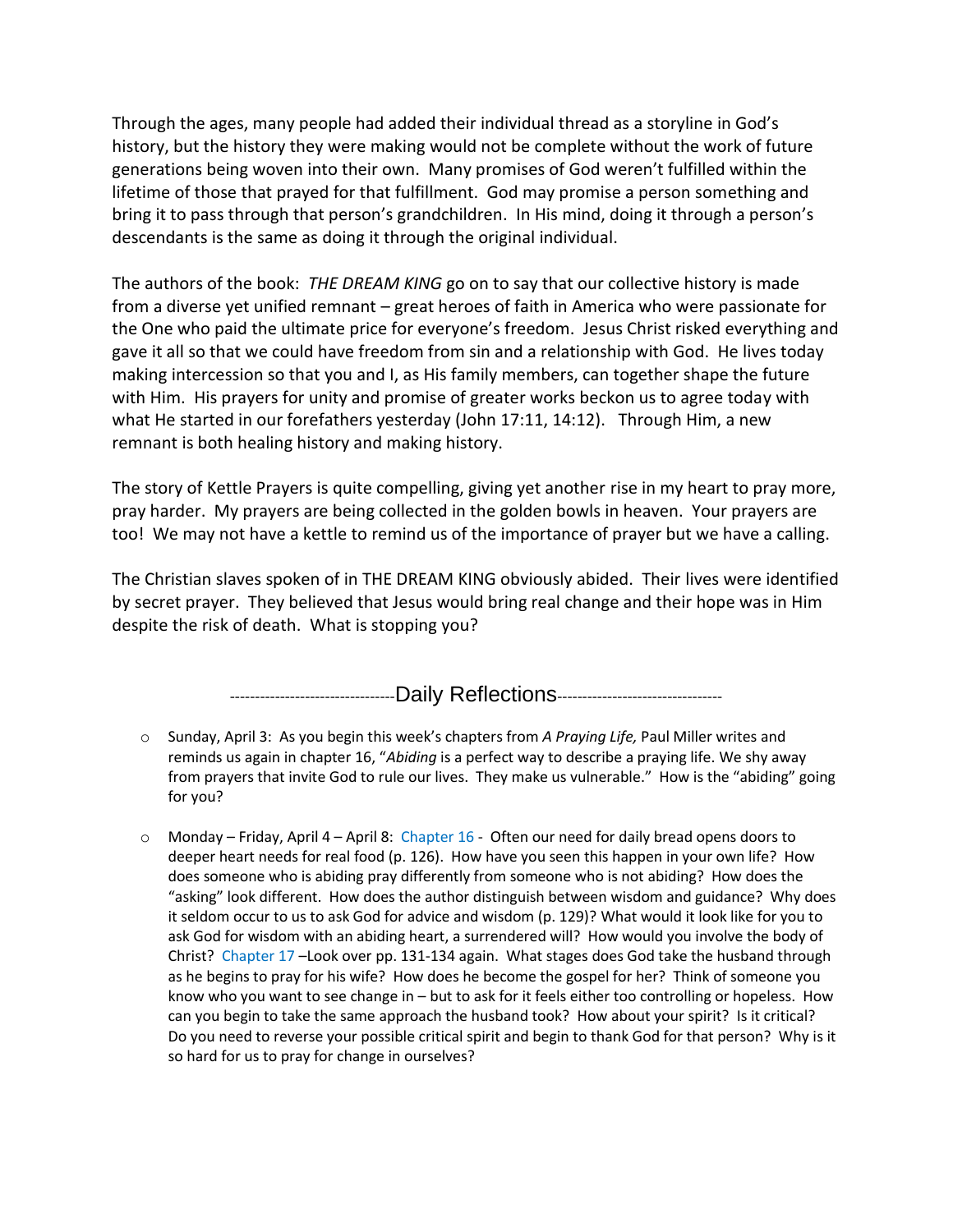$\circ$  Saturday, April 9: What has God taught you about prayer this week? Have you felt stuck, trapped by your feelings this week? What does it mean that King Jesus brings the possibility of real change and hope to you? Talk to God about the cultural changes that need to take place around you.

Daily reflections are adapted from Paul E Miller's *A Praying Life Discussion Guide*.

**ADORATION CONFESSION THANKSGIVING SUPPLICATION** 

WEEKLY PRAYER REQUESTS FOR April 3 – April 9

# **A**DORATION: praising God for who He is and what He has done.

Gracious and merciful God, You are good and You do good things for us. You amaze us with your steadfast love that endures forever. You, our fortress and great strength, a very present help in times of need, most worthy of our praise. You are feared above all gods. For all the gods of the nations are idols. But You made the heavens. Splendor and majesty are before You; strength and beauty are in Your sanctuary. We will ascribe to You glory and strength. We will ascribe to You the glory due Your name. And worship You in the beauty of holiness. (Psalm 96: 4-9). Help us trust in your faithfulness and believe that even now you are working out your good and perfect plan for our life. Blessed are we who fear You, who find great delight in Your commands.

*Pause to express your thoughts of praise and worship*.

# **C**ONFESSION: stating our sins and asking forgiveness!

God, forgive me for the times when I look through the lens of my own comfort and happiness and forget that I fulfilling a purpose and plan that you have for me. Forgive me for holding on to control over my circumstances. Give me the grace I need to surrender my plans to you.

I confess my iniquity; I am troubled by my sin. O Lord, do not forsake me; O my God, be not far from me! Make haste to help me, O Lord my salvation. (Psalm 38: 18, 21-22) Forgive my tendencies to wonder, to think more about this world more than You, more about spring than the days leading up to Easter. Your arm, O Lord, is not too weak to save, nor your ear to deaf to hear when I call. It is my sin that cuts me off from You. Search me, O God and know my heart; point out anything in me that offends you and lead me along the path of everlasting life. Lord if there's anything in my life that is displeasing to You, if I'm engaged in any pursuit that is outside of Your will, would you show that to me?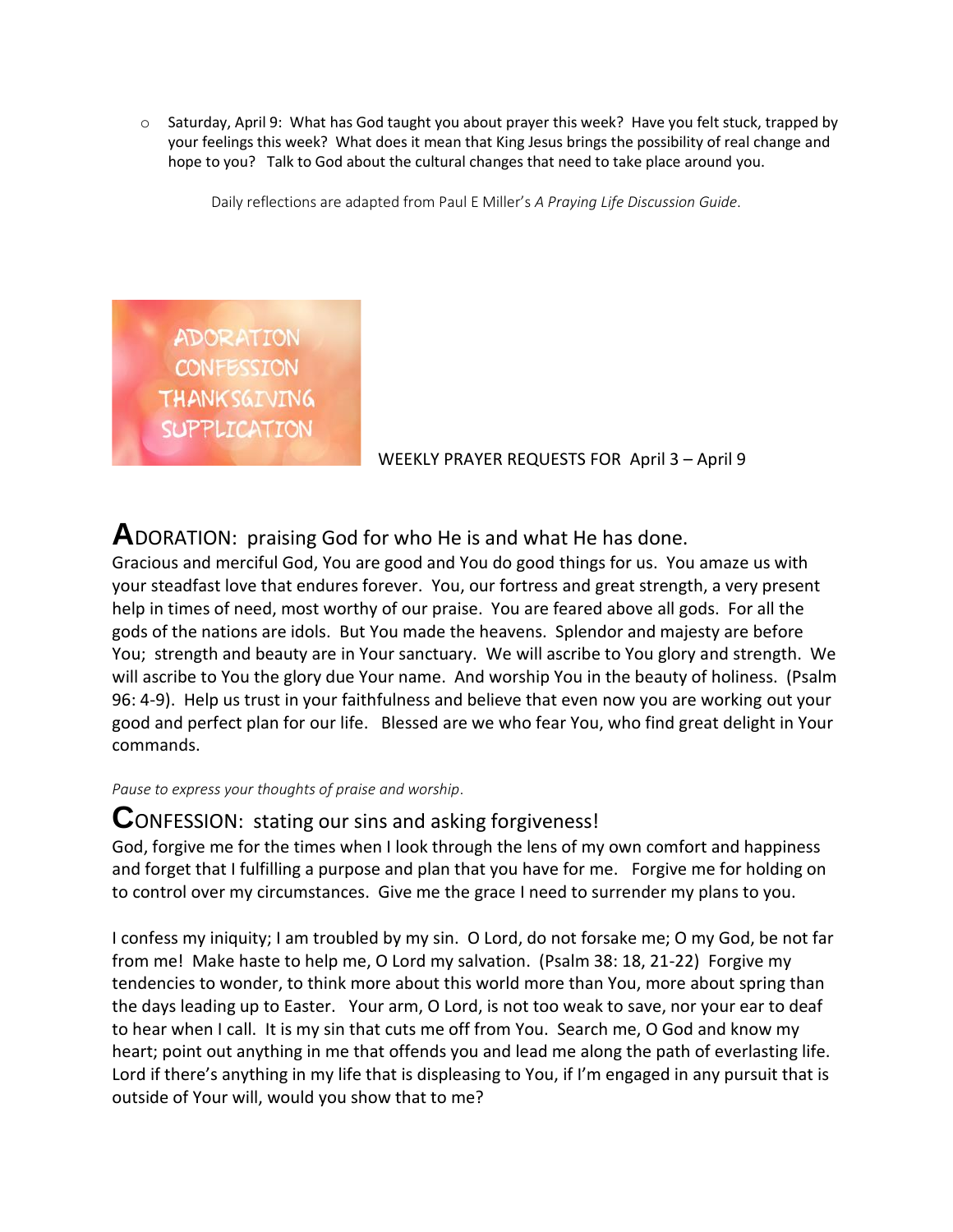**T**HANKSGIVING: thanking God for specific things that He has done.

Lord Jesus, I will sing to You and give You praise. For You have rescued the lives of the needy from the hands of the evildoers. (Jeremiah 20:13). You, O Lord, are good, a refuge in times of trouble; You know those who trust in You. (Nahum 1:7). Thank you for Your blood that has been applied to my heart. I do not lose heart, even though my outward self is perishing, yet my inner self is being renewed day by day. For this light affliction, which is momentary, is working for me a far more exceeding and eternal weight of glory. So, I do not look at the things that are seen but at the things that are unseen. For the things that are seen are temporary, but the things that are unseen are eternal. (2 Corinthians 4: 16 -18)

Our EE ministries praise God for the following answers to prayer:

- o On March 12, Shibu Oommen completed a SYFW In Havertown, PA with 15 people training, 2 pastors, 4 churches in attendance.
- $\circ$  On March 12, Keith Hood completed a SYFW in Bloomindale, GA with 18 people training, 1 pastor and 1 church attending. During OJT, 9 people heard the gospel. They encountered multiethnic individuals during evangelism on the streets of GA. There was great enthusiasm about implementing EV2.
- $\circ$  On March 13, Don Snipes completed a SYFW in Bella Vista Arkansas with 19 people training, 3 pastors, 1 church. They plan to start implementation within 2 weeks of the workshop.
- o On March 17, James Steward completed an Everyday Evangelism Launch in Peachland, NC with 10 people trained, 3 pastors, 6 churches in attendance. 15 people heard the gospel during OJT with 7 of them making professions of faith.

*Pause to offer your own expressions of thanksgiving.*

# **S**UPPLICATION: asking God for our needs and our wants.

God, help me see my circumstances through your eyes. I may not always know what to do with every next step, but I will choose to rest in you and trust you to provide all I need. Restore my heart when I feel discouraged and lead me to find refuge under the shelter of your wings. Help me keep my focus on you, Lord, and trust that you will show me my next steps when the time is right. God, You designed that our lives would be aimed at forming our character to resemble Jesus more fully. You are preparing for us an eternal glory that far outweighs our present difficulties.

o Pray for the continued ministry of EE in Arkansas with Don Snipes serving as IFW. Pray for the pastor and 3 trainers in Bella Vista, AR as they began their semester of EV2 training on March 27. Pray that they will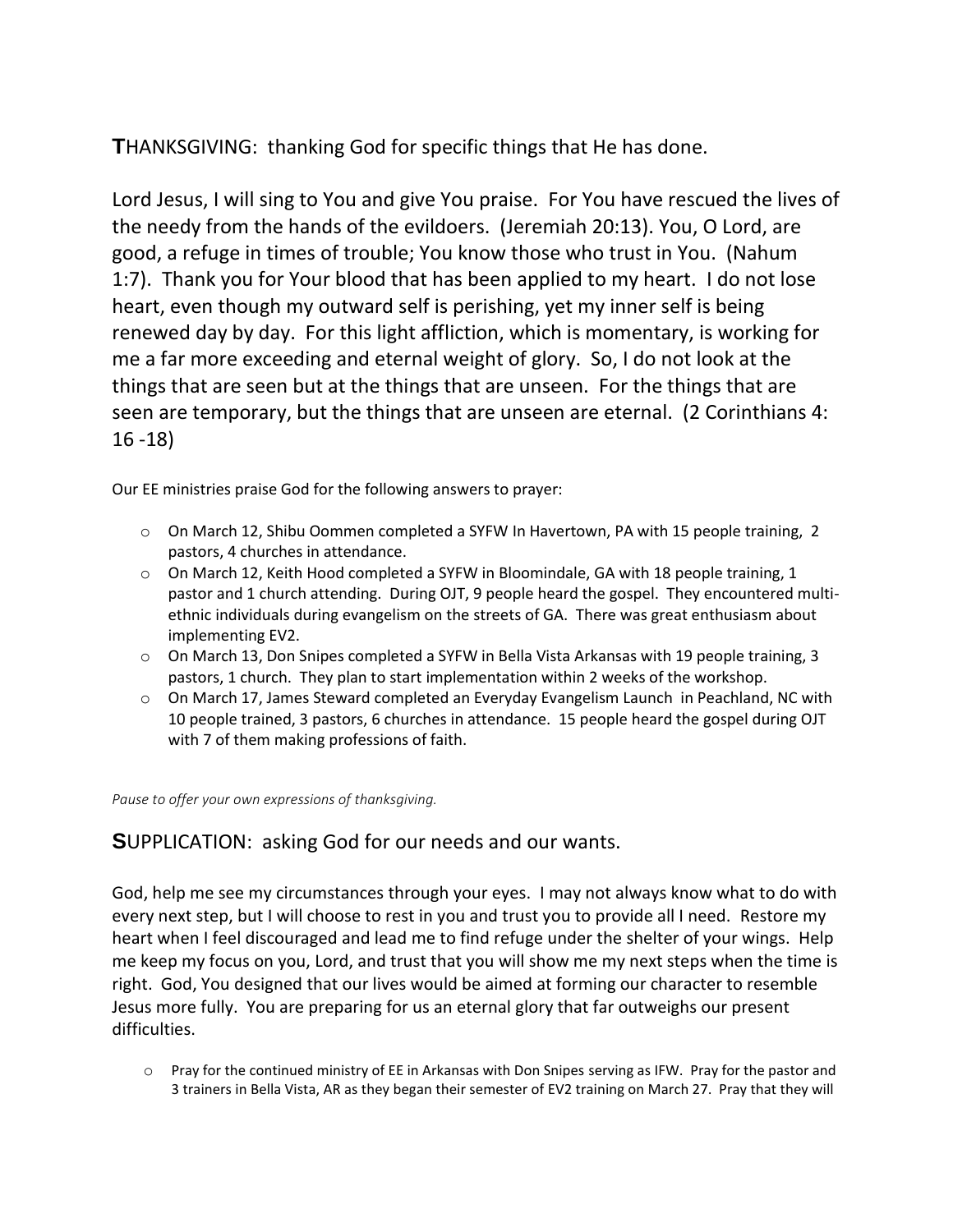see much fruit and that they will remain faithful to the Lord in witnessing both as a way of life personally and as a church seeking to penetrate the darkness and affluence of their community with the gospel.

- o Pray for the continued ministry of EE in the SE under the direction of James Stewart. Pray that the 5 churches that attended the Everyday Evangelism Launch in Peachland, NC on 3/17 will implement EV2 in their churches. Pray that host church, Harmony Church, will be able to follow up with the new believers that came to Christ during OJT.
- o Pray for our next Equip America on April 23 in the following locations:
	- 1. Pueblo, CO
	- 2. Tallahassee, FL
	- 3. Las Vegas, NV
	- 4. North Providence, RI (Spanish Version)
- o **The 71st National Day of Prayer** will be celebrated on Thursday, May, 5, 2022. The theme this year is a call to praise in prayer*. 'EXALT THE LORD, WHO HAS ESTABLISHED US' based on Colossians 2:6-7.*
- o For plans and preparations for Congress Of Nations in 2023
- $\circ$  Pray for "TOGETHER 22" happening in the Cotton Bowl Stadium in Dallas, TX, June 24-25! EE is partnering with Pulse to help the spread of the gospel and equip others to share. Pray for an outpouring of God's Spirit as entire generations gather to meet with Jesus and be equipped to share Him with the world. We're praying that a new Jesus movement will be unleashed.
- o Pray for churches throughout America as Easter Sunday approaches. Pray that Easter 2022 will be the year when churches are bursting with people (like never before) coming to church to see Jesus and hear the Good News that JESUS SAVES and HE'S COMING AGAIN. Pray that households will be saved. Pray that pastors will preach with an anointing of God's Spirit like never before.
- o Jesus wept out of compassion. Jesus wept over the wages of sin. Jesus wept because His love is perfect and He doesn't want anyone to perish but all to have eternal life. PRAY that believers will weep over the sins of this country. Pray that we would weep over the lost. Pray that we would weep in gratitude for Christ's willingness to pay our sin debt and embrace the price that Jesus paid for our eternal resurrection. Pray that the Body of Christ would weep for His people to rise up and be Kingdom-minded, Great Commission-focused, unified together as ONE to win this world for Jesus.

| <b>SYFW</b> | 4/10          | <b>The Assembly</b>                        | <b>Evansville, IN</b> |
|-------------|---------------|--------------------------------------------|-----------------------|
| <b>SYFW</b> | 4/24          | North Macon Presbyterian Church            | Macon, GA             |
| <b>SYFW</b> | $4/29 - 4/30$ | <b>Calvary Arlington</b>                   | Arlington, WA         |
| <b>SYFW</b> | 4/30          | <b>Broadway Baptist Church</b>             | Maryville, TN         |
| <b>SYFW</b> | 4/30          | <b>Grace Baptist Church</b>                | Salem, OR             |
| <b>SYFW</b> | 4/30          | <b>Calvary Arlington</b>                   | Arlington, WA         |
| <b>SYFW</b> | 4/30          | <b>Polk Baptist Association</b>            | Columbus, NC          |
| <b>SYFW</b> | 4/30          | <b>Faith Family Fellowship</b>             | Purdy, MO             |
| <b>SYFW</b> | 4/30          | Philema Road Baptist Church                | Leesburg, GA          |
| <b>SYFW</b> | 4/30          | Taller Manos a la Obra a Rio Life          | Mercedes, TX          |
|             |               | <b>Community Church (Spanish)</b>          |                       |
| <b>SYFW</b> | 4/30          | Rio Life Community Church (English)        | Mercedes, TX          |
| <b>SYFW</b> | 5/1           | Maumee General Baptist Church              | Owensville, IN        |
| <b>SYFW</b> | 5/7           | <b>Emmanuel Baptist</b>                    | The Dalles, OR        |
| <b>SYFW</b> | 5/7           | <b>Faith Presbyterian Church</b>           | Wilmington, DE        |
| <b>SYFW</b> | 5/14          | Taller Manos a la Obra a Iglesia ACyM Casa | Bronx, NY             |
|             |               | de Jennings                                |                       |
| <b>SYFW</b> | 5/14          | The Redeemed Christian Church              | Erie, PA              |

#### **(Ministries of EE: Share Your Faith Workshop, Everyday Evangelism, Hope for Kids)**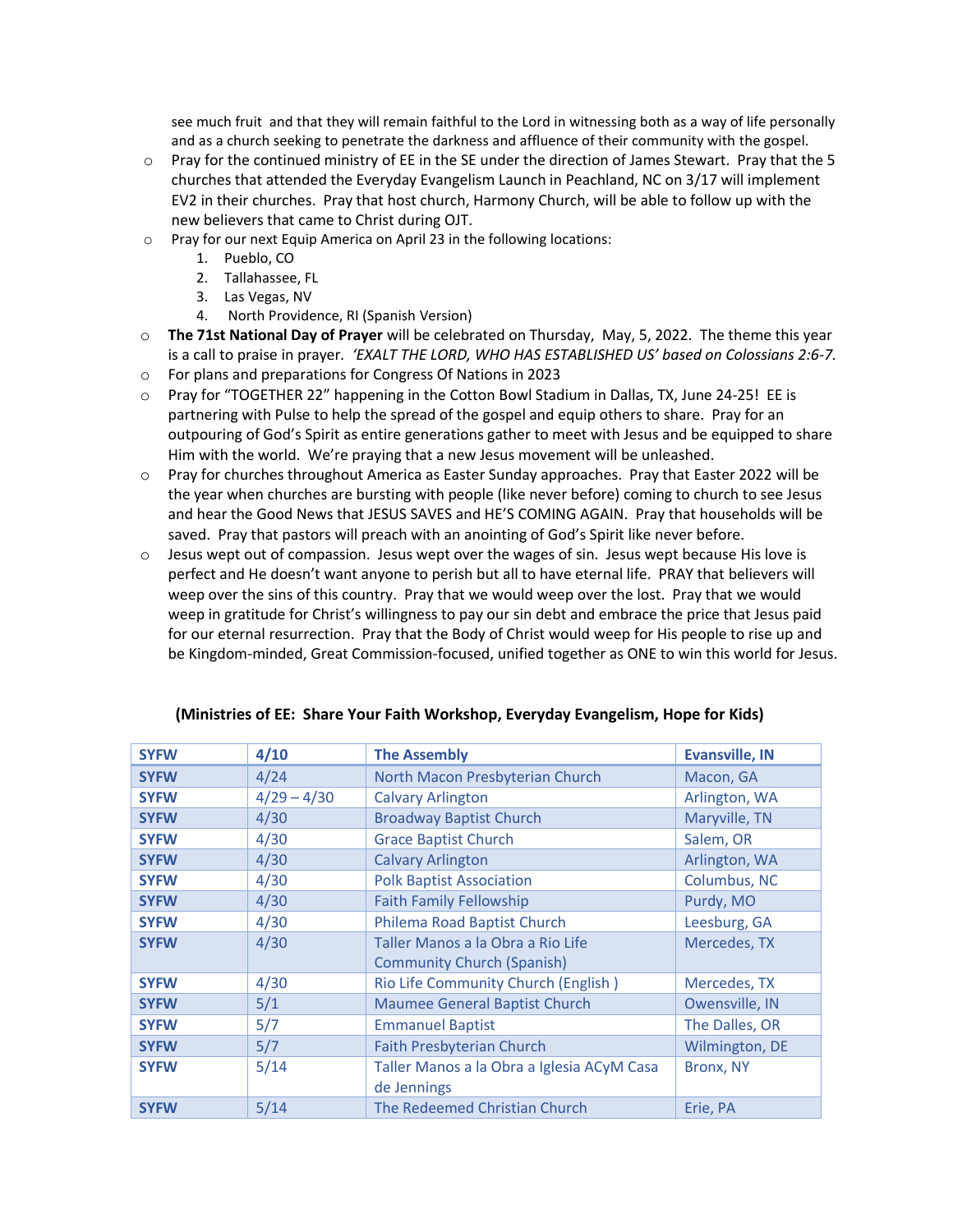| <b>SYFW</b>           | 5/15          | Mt. Pleasant Church of God                                   | Evansville, IN     |
|-----------------------|---------------|--------------------------------------------------------------|--------------------|
|                       |               |                                                              |                    |
| <b>SYFW</b>           | 5/14          | <b>Callahan Baptist Church</b>                               | Callahan, FL       |
| <b>SYFW</b>           | 5/21          | <b>First Baptist Church</b>                                  | Effingham, IL      |
| <b>SYFW</b>           | 5/22          | <b>Oak Hill Christian Center</b>                             | Evansville, IN     |
| <b>SYFW</b>           | 6/4           | <b>Trinity Bible Fellowship</b>                              | <b>Blanton, PA</b> |
| <b>SYFW</b>           | 6/11          | Life Bible Church                                            | Harrisburg, OR     |
| <b>SYFW</b>           | 6/25          | The Church of the Apostles                                   | Atlanta, GA        |
| <b>SYFW</b>           | 8/27          | Martha Road Baptist Church                                   | Altus, OK          |
| <b>EV2 Launch</b>     | $4/21 - 4/23$ | Eficaz a Iglesia Un Nuevo Comienzo                           | El Paso, TX        |
| <b>EV2 Launch</b>     | $4/21 - 4/23$ | New Vision Church                                            | El Paso, TX        |
| <b>EV2 Launch</b>     | $4/21 - 4/23$ | Lanzamiento Evangelismo Eficaz a New<br><b>Vision Church</b> | El Paso, TX        |
| <b>EV2 Launch</b>     | $5/13 - 5/14$ | <b>Northside Baptist Church</b>                              | Lawton, OK         |
| <b>EV2 Launch</b>     | $5/19 - 5/21$ | Lanzamiento Evangelismo Eficaz a Iglesia<br>ACyM de Virginia | Manassas, VA       |
| <b>EV2 Launch</b>     | $6/10 - 6/11$ | <b>New Generation Baptist Church</b>                         | Norman, OK         |
| <b>EV2 Launch</b>     | $8/4 - 8/5$   | <b>First Baptist Rogers</b>                                  | Rogers, AR         |
| <b>EV2 Launch</b>     | $8/25 - 8/27$ | Lanzamiento Evangelismo Eficaz a ACyM<br>Casa de Oracion     | Brandon, FL        |
| <b>Classic Clinic</b> | 10/24-10/28   | Chinese Community Church of Indiana                          | Carmel, IN         |

Are you having trouble sleeping at night? Worry and anxiety can bring about sleeping problems. Here are 7 scriptures for you to pray to help you sleep.

1. Proverbs 3:5-6

Dear Lord, help me to trust in You with all my heart and not lean on my understanding. You said for me to cast all my cares upon You because You care for me. Tonight, I'm casting all my burdens, all my anxiety, all my worries at Your feet. Help me to stay on the narrow path that leads to a complete reliance upon You. Amen.

2. Psalm 56:3

Dear Lord, I am afraid. My heart is troubled about many things. Please help me to put my trust in You and You alone. Amen.

3. Romans 8:38-39

Dear Lord, thank you that nothing can separate me from Your love. Your love is bigger than my fear, my anxiety, and my circumstances. Thank You for your unending love. Amen.

4. John 14:27